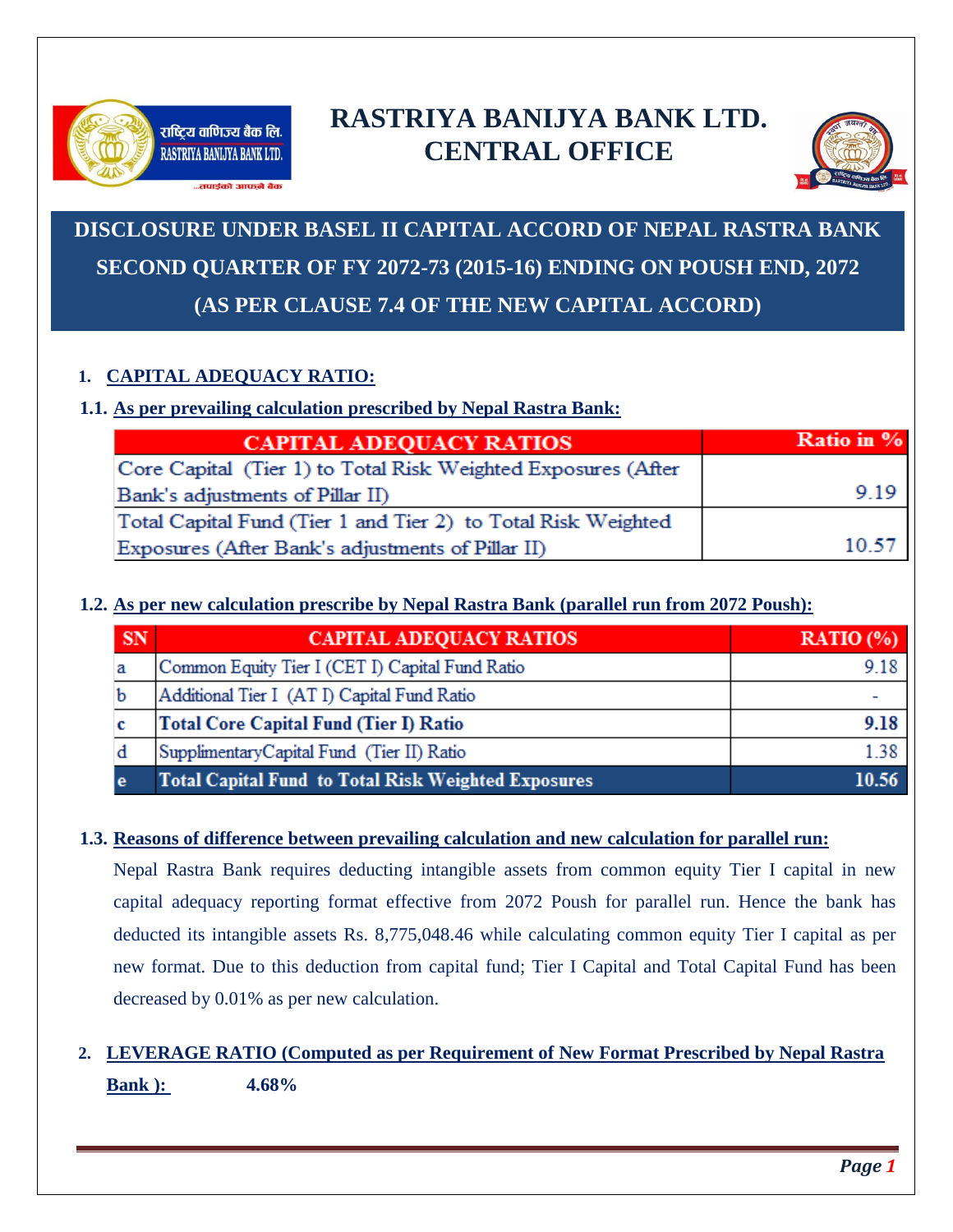# **3. Components of Capital Fund:**

- **3.1. Computation of Capital Fund as per prevailing format prescribed by Nepal Rastra Bank:**
- **3.1.1. Core Capital (Tier 1) Fund and breakdown of its Components:**

| SN           | <b>CORE CAPITAL (TIER I) FUND</b>                                   | <b>AMOUNT</b><br>NRs. |  |  |  |
|--------------|---------------------------------------------------------------------|-----------------------|--|--|--|
| а            | Paid-up Equity Share Capital                                        | 8,588,972,300.00      |  |  |  |
| b            | Irredeemable Non-cumulative Preference Shares                       |                       |  |  |  |
| c            | <b>Share Premium</b>                                                |                       |  |  |  |
| d            | Proposed Equity Bonus Shares                                        |                       |  |  |  |
| e            | <b>Statutory General Reserves</b>                                   | 4,454,676,625.13      |  |  |  |
| f            | <b>Retained Earnings</b>                                            | (6, 255, 739, 602.65) |  |  |  |
| g            | Un-audited Current Year Cumulative Profit / (Loss)                  | 1,071,961,829.98      |  |  |  |
| h            | Capital Redemption Reserves                                         |                       |  |  |  |
| i            | Capital Adjustment Reserves                                         | 481,195,652.93        |  |  |  |
| j            | Dividend Equalization Reserves                                      |                       |  |  |  |
| m            | Other free Reserves                                                 | (693, 077, 418.32)    |  |  |  |
| n            | Less: Goodwill                                                      |                       |  |  |  |
| O            | Less: Deferred Tax Assets                                           | 384,039,026.60        |  |  |  |
| p            | <b>Less: Fiticious Assets</b>                                       |                       |  |  |  |
| q            | Less: Investment in Equity of Licensed Financial Intitutions        |                       |  |  |  |
| $\mathbf{r}$ | Less: Investment in Equity of Institutions with Financial Interests | 44,005,600.00         |  |  |  |
| s            | Less: Investment in Equity of Institutions in excess of the Limits  |                       |  |  |  |
| t            | Less: Investments arising out of Underwriting Commitments           |                       |  |  |  |
| u            | Less: Reciprocal Crossholdings                                      |                       |  |  |  |
| v            | Less: Purchase of Land and Buildings in Excess of Limit and         |                       |  |  |  |
|              | Unutilized                                                          |                       |  |  |  |
| w            | <b>Less: Other Deductions</b>                                       |                       |  |  |  |
| х            | Adjustment under Pillar II                                          |                       |  |  |  |
|              | Less: Shortfall in Provision (6.4a 1)                               |                       |  |  |  |
|              | Less: Loans and Facilities extended to Related Parties and          | 100,000.00            |  |  |  |
|              | Restricted Lendings (6.4a 2)                                        |                       |  |  |  |
|              | <b>TOTAL</b>                                                        | 7,219,844,760.47      |  |  |  |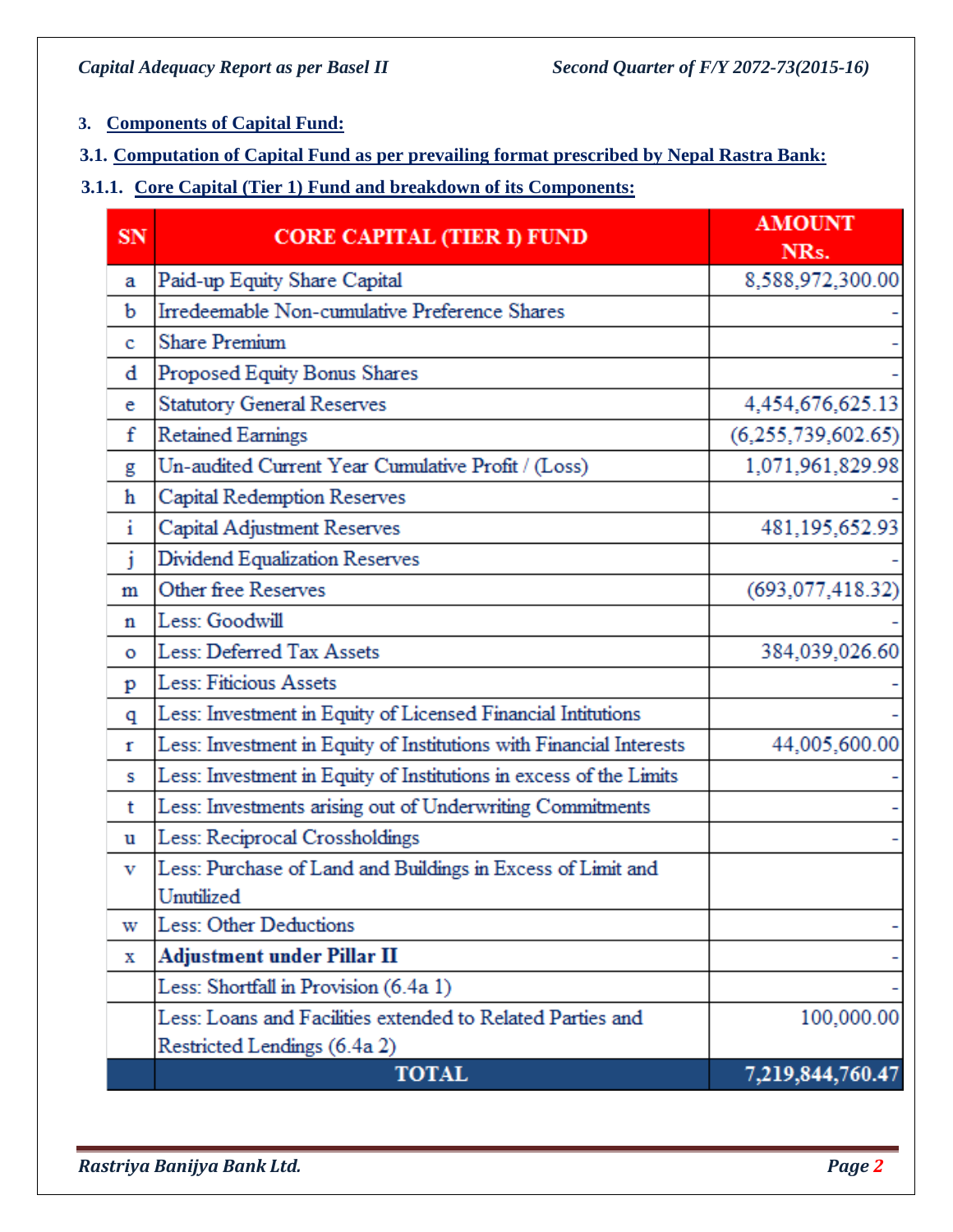## **3.1.2. Supplementary (Tier 2) Capital and breakdown of its Components:**

| SN | SUPPLIMENTARY (TIER II) CAPITAL FUND           | <b>AMOUNT</b><br>NRs. |
|----|------------------------------------------------|-----------------------|
| а  | Cumulative and/or Redeemable Preference Shares |                       |
| b  | <b>Subordinated Term Debts</b>                 |                       |
| c  | Hybrid Capital Instruments                     |                       |
| đ  | General Loan Loss Provisions                   | 981,824,259.07        |
| e  | Exchange Equalization Reserve                  | 97,319,665.62         |
| f  | <b>Investment Adjustment Reserve</b>           | 1,625,211.63          |
| g  | <b>Asset Revaluation Reserve</b>               |                       |
| h  | <b>Other Reserves</b>                          |                       |
|    | <b>Total</b>                                   | 1,080,769,136.32      |

**3.1.3. Detailed information about the Subordinated Term Debts with information on the outstanding amount, maturity, and amount raised during the year and amount eligible to be reckoned as capital funds:**

Not applicable

- **3.1.4. Total qualifying capital fund: NPR. 8,300,613,896.79**
- **3.2. Computation of Capital Fund as per new format prescribed by Nepal Rastra Bank (Parallel Run from 2072 Poush):**
- **3.2.1. Core Capital (Tier 1) Fund and breakdown of its Components:**

| SN | <b>COMMON EQUITY TIER I (CET I) CAPITAL FUND</b>                                  | <b>AMOUNT NRs.</b>    |
|----|-----------------------------------------------------------------------------------|-----------------------|
| a  | Paid up Equity Share Capital                                                      | 8,588,972,300.00      |
| b  | <b>Equity Share Premium</b>                                                       |                       |
| c  | Proposed Bonus Equity Shares                                                      |                       |
| d  | <b>Statutory General Reserves</b>                                                 | 4,454,676,625.13      |
| e  | <b>Retained Earnings</b>                                                          | (6, 255, 739, 602.65) |
| f  | Un-audited current year cumulative profit/(loss)                                  | 1,071,961,829.98      |
| g  | Capital Redemption Reserves                                                       |                       |
| ħ  | Capital Adjustment Reserves(Capital Reserve Fund created                          | 481, 195, 652. 93     |
|    | as per direction of finance ministry in connection with condition related to loan |                       |
|    | waiver and reimbursement as per Small and Cottage Industries Loan Waiver          |                       |
|    | Guidelines 2065)                                                                  |                       |
| i  | Dividend Equalisation Reserves                                                    |                       |
|    | Other free Reserves                                                               | (693, 077, 418.32)    |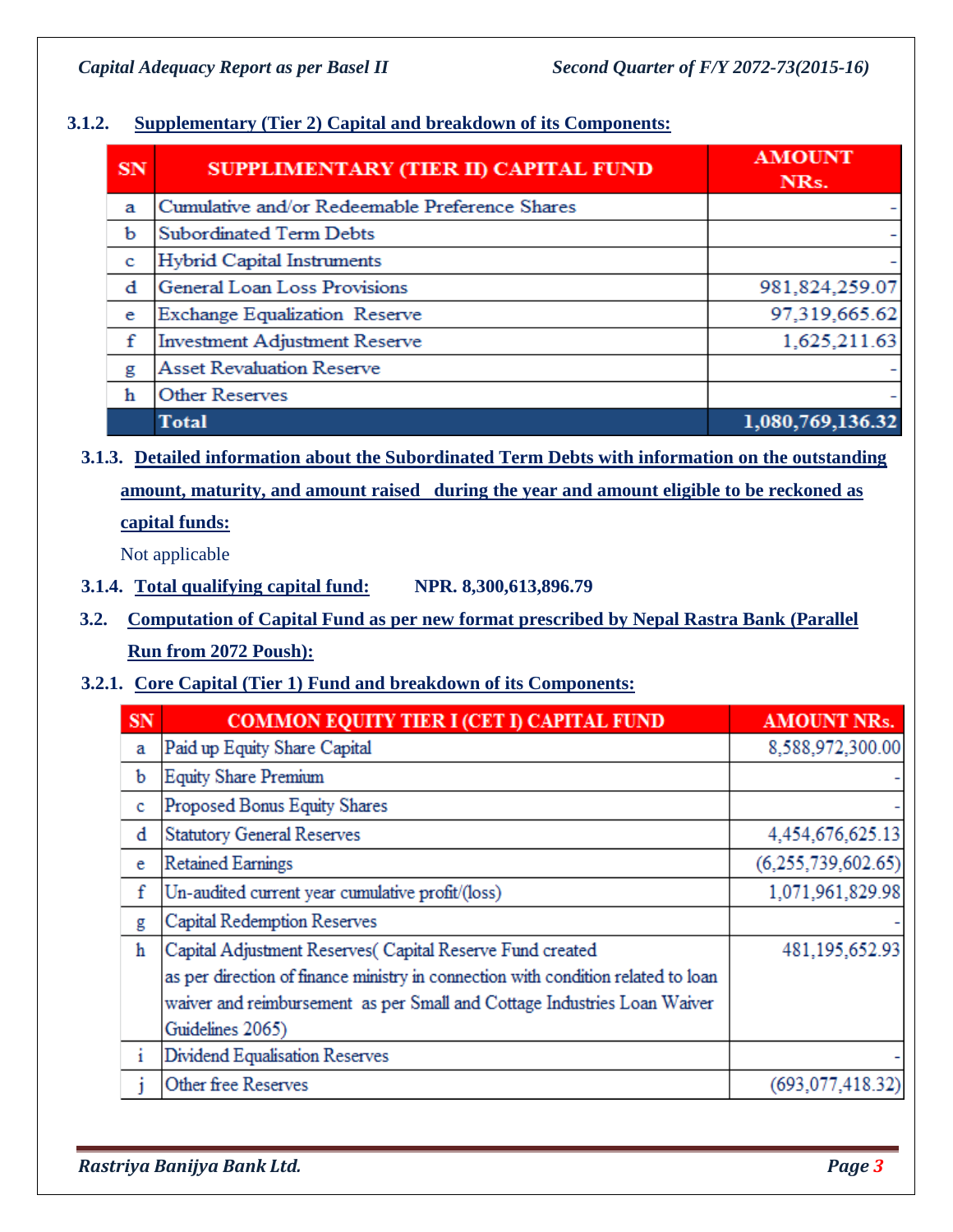| k            | Less: Goodwill                                                                 |                  |
|--------------|--------------------------------------------------------------------------------|------------------|
| 1            | Less: Intangible Assets                                                        | 8,775,048.46     |
| m            | Less: Deferred Tax Assets                                                      | 384,039,026.60   |
| n            | Less:Fiticious Assets                                                          |                  |
| $\mathbf{o}$ | Less: Investment in equity of Licensed Financial Intitutions                   |                  |
| p            | Less: Investment in equity of institutions with Financial Interests            | 44,005,600.00    |
| q            | Less: Investment in equity of institutions in excess of the limits             |                  |
| r            | Less: Investments arising out of Underwriting Commitments                      |                  |
| s            | Less: Reciprocal crossholdings                                                 |                  |
| t            | Less: Purchase of Land and Buildings in excess of limit and unutilized         |                  |
| u            | Less: Cash Flow Hedge                                                          |                  |
| v            | Less: Defined Benefit Pension Assets                                           |                  |
| w            | Less: Unrecognized Defined Benefit Pension Liabilities                         |                  |
| х            | Less: Other Deductions                                                         |                  |
|              | Adjustment under Pillar II                                                     |                  |
|              | Less: Shortfall in Provision (6.4a 1)                                          |                  |
|              | Less: Loans and Facilities extended to Related Parties and Restricted Lendings | 100,000.00       |
|              | (6.4a 2)                                                                       |                  |
|              | TOTAL COMMON EQUITY TIER I (CET I) CAPITAL FUND                                | 7,211,069,712.01 |

### **3.2.2. Additional Tier I Capital Fund and breakdown of its Components:**

| SN | ADDITIONAL TIER I (AT) CAPITAL FUND               | <b>AMOUNT NRs.</b> |
|----|---------------------------------------------------|--------------------|
| а  | Perpetual Non-cumulative Preference Share Capital |                    |
|    | Perpetual Debt Instruments                        |                    |
|    | Stock Premium                                     |                    |
|    | TOTALADDITIONAL TIER I (AT I) CAPITAL FUND        |                    |

# **3.2.3. Supplementary (Tier 2) Capital and breakdown of its Components:**

| SN | SUPPLIMENTARY (TIER II) CAPITAL FUND           | <b>AMOUNT NRs.</b> |
|----|------------------------------------------------|--------------------|
| a  | Cumulative and/or Redeemable Preference Shares |                    |
| b  | Sub-ordinated Term Debt                        |                    |
| c  | Hybrid Capital Instruments                     |                    |
| đ  | <b>Stock Premium</b>                           |                    |
| e  | General Loan Loss Provision                    | 981,824,259.07     |
| f  | Exchange Equalization Reserve                  | 97,319,665.62      |
| g  | <b>Investment Adjustment Reserve</b>           | 1,625,211.63       |
| h  | <b>Asset Revaluation Reserve</b>               |                    |
| ÷  | <b>Other Reserves</b>                          |                    |
|    | TOTAL SUPPLIMENTARY (TIER II) CAPITAL FUND     | 1,080,769,136.32   |

### **3.2.4. Total Capital Fund (as per new format prescribed by NRB) NRs.8,291,838,848.33**

*Rastriya Banijya Bank Ltd. Page 4*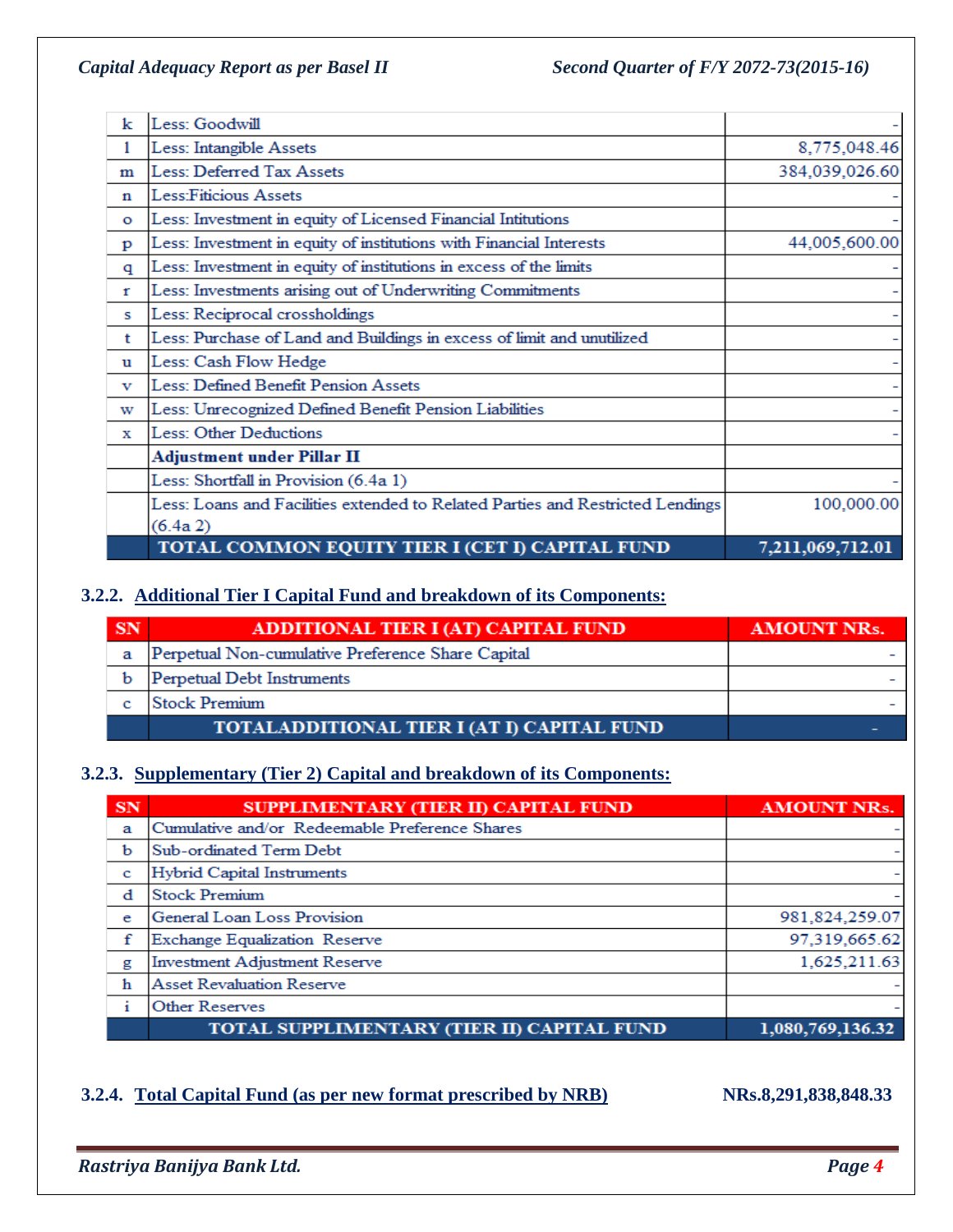# **4. Risk weighted exposures for Credit Risk, Operational Risk and Market Risk:**

| SN | <b>RISK WEIGHTED EXPOSURES</b>                                                | <b>AMOUNT</b>     |  |  |
|----|-------------------------------------------------------------------------------|-------------------|--|--|
|    |                                                                               | NRs.              |  |  |
| а  | <b>Credit Risk</b>                                                            | 64,784,075,423.27 |  |  |
| b  | <b>Operational Risk</b>                                                       | 7,970,457,878.88  |  |  |
| c. | Market Risk                                                                   | 122,028,611.11    |  |  |
|    | Adjustment under Pillar II                                                    |                   |  |  |
|    | Add: 4 % of the total Risk Weighted Exposures for                             |                   |  |  |
|    | unsatisfactory overall risk management policies and procedures                | 2,915,062,476.53  |  |  |
|    | $(6.4a\,9)$                                                                   |                   |  |  |
|    | Add: % oTotal Deposit RWE due to insufficient Liquid                          |                   |  |  |
|    | Assets (6.4a 6)                                                               |                   |  |  |
|    | Add: 4% of Gross total Income of Previous Financial Year for                  | 2,754,316,336.10  |  |  |
|    | Inadequate Operational Risk Management Process(6.4a 7)                        |                   |  |  |
|    | <b>Total Risk Weighted Exposures (After Banks adjustment</b><br>of Pillar II) | 78,545,940,725.88 |  |  |

# **5. Risk Weighted Exposures under each of 11 categories of Credit Risk:**

|    | <b>SN PARTICULARS</b>                   | <b>AMOUNT</b><br>NRs. |
|----|-----------------------------------------|-----------------------|
| 1  | Claims on govt. and central bank        |                       |
| 2  | Claims on other official entities       |                       |
| 3  | Claims on banks                         | 1,271,543,356         |
| 4  | Claims on corporate and securities firm | 24,226,268,428        |
| 5  | Claims on regulatory retail portfolio   | 25,321,109,259        |
| 6  | Claim secured by residential properties | 3,532,997,022         |
| 7  | Claims secured by commercial real state | 979,115,897           |
| 8  | Past due claims                         | 919,181,146           |
| 9  | High risk claims                        | 2,268,229,490         |
| 10 | Other assets                            | 4,325,227,254         |
| 11 | Off Balance sheet items                 | 1,940,403,572         |
|    | <b>Total</b>                            | 64,784,075,423        |

# **6. Credit Risk Exposure Calculation Table:**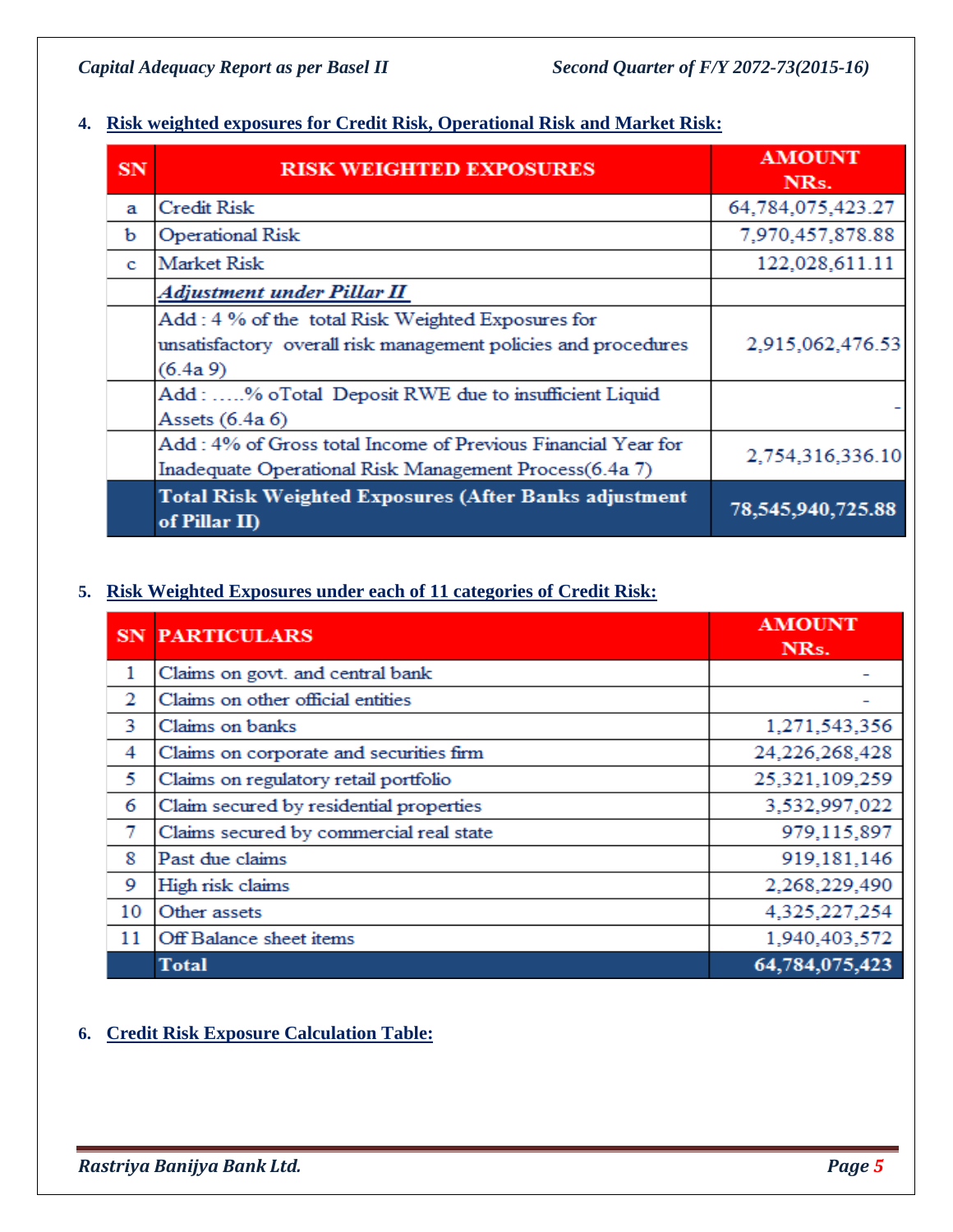# *Capital Adequacy Report as per Basel II Second Quarter of F/Y 2072-73(2015-16)*

| 2072 Poush                                                                   |                          |                                     |                          |                          |                       |                                          |
|------------------------------------------------------------------------------|--------------------------|-------------------------------------|--------------------------|--------------------------|-----------------------|------------------------------------------|
| <b>Assets</b>                                                                | <b>Book Value</b>        | <b>Specific</b><br><b>Provision</b> | <b>Eligible CRM</b>      | <b>Net Amount</b>        | <b>Risk</b><br>Weight | <b>Risk Weighted</b><br><b>Exposures</b> |
| <b>On Balance Sheet Transactions</b>                                         | (a)                      | (b)                                 | (c)                      | $(d)=(a)-(b)-(c)$        | (e)                   | $(f) = (d)^{\star}(e)$                   |
| <b>Cash Balance</b>                                                          | 4,159,829,765.58         | ÷                                   | $\overline{\phantom{a}}$ | 4,159,829,765.58         | 0%                    |                                          |
| Balance with Nepal Rastra Bank (NRB)                                         | 7,566,277,076.34         | ÷                                   | $\sim$                   | 7,566,277,076.34         | 0%                    | $\equiv$                                 |
| Gold                                                                         |                          | $\sim$                              | $\sim$                   |                          | 0%                    | $\sim$                                   |
| Investments in Government of Nepal Bonds                                     | 44,734,107,452.58        | ٠                                   | ÷                        | 44,734,107,452.58        | 0%                    | ÷                                        |
| All Claims on Government of Nepal                                            | 8,093,193,103.35         | ÷.                                  | $\overline{\phantom{a}}$ | 8,093,193,103.35         | 0%                    | ÷                                        |
| <b>Investments in NRB Bonds</b>                                              | $\equiv$                 | $\sim$                              | $\sim$                   |                          | 0%                    | $\sim$                                   |
| All Claims on Nepal Rastra Bank                                              | $\overline{\phantom{a}}$ | $\sim$                              | $\sim$                   | ÷                        | 0%                    | $\mathcal{L}^{\pm}$                      |
| Claims on Foreign Government and Central Banks (ECA rating 0-1)              |                          |                                     | ٠                        |                          | 0%                    | ÷                                        |
| Claims on Foreign Government and Central Banks (ECA rating 2)                | $\sim$                   | ÷                                   | $\sim$                   | ÷                        | 20%                   | ÷.                                       |
| Claims on Foreign Government and Central Banks (ECA rating 3)                | $\mathbf{r}$             | $\sim$                              | $\sim$                   | $\sim$                   | 50%                   | $\sim$                                   |
| Claims on Foreign Government and Central Banks (ECA rating 4 - 6)            | ٠                        | L.                                  | $\sim$                   | ٠                        | 100%                  | $\overline{a}$                           |
| Claims on Foreign Government and Central Banks (ECA rating 7)                | $\equiv$                 | $\mathcal{L}$                       | $\equiv$                 | $\equiv$                 | 150%                  | $\equiv$                                 |
| Claims on BIS, IMF, ECB, EC and Multilateral Development Banks               | $\overline{\phantom{a}}$ | $\sim$                              | $\sim$                   | $\overline{\phantom{0}}$ | 0%                    | $\overline{\phantom{a}}$                 |
| Claims on Other Multilateral Development Banks                               | $\sim$                   | $\sim$                              | $\sim$                   | ٠                        | 100%                  | $\equiv$                                 |
| Claims on Public Sector Entities (ECA rating 0-1)                            | ÷,                       | ÷.                                  | ä,                       |                          | 20%                   |                                          |
| Claims on Public Sector Entities (ECA rating 2)                              | ÷                        | ÷                                   | ÷                        | ٠                        | 50%                   | $\sim$                                   |
| Claims on Public Sector Entities (ECA rating 3-6)                            |                          |                                     | $\sim$                   |                          | 100%                  |                                          |
| Claims on Public Sector Entities (ECA rating 7)                              | 1,171,184,798.42         | 4.975.000.00                        | $\sim$                   | 1,166,209,798.42         | 150%                  | 1,749,314,697.63                         |
| Claims on Domestic Banks that fulfill Capital Adequacy Requirement           | 3,379,535,973.70         | $\equiv$                            | $\sim$                   | 3,379,535,973.70         | 20%                   | 675,907,194.74                           |
| Claims on Domestic Banks that do not fulfill Capital Adequacy Requirement    | 343, 175, 170. 11        | $\sim$                              | $\sim$                   | 343, 175, 170. 11        | 100%                  | 343, 175, 170. 11                        |
| Claims on Foreign Banks (ECA rating 0-1)                                     | 932,857,720.62           | $\sim$                              | $\sim$                   | 932,857,720.62           | 20%                   | 186,571,544.12                           |
| Claims on Foreign Banks (ECA rating 2)                                       | 16,289,524.47            |                                     | $\overline{\phantom{a}}$ | 16,289,524.47            | 50%                   | 8,144,762.24                             |
| Claims on Foreign Banks (ECA rating 3-6)                                     | 84,824,956.01            | 27,080,270.77                       | ÷.                       | 57,744,685.24            | 100%                  | 57,744,685.24                            |
| Claims on Foreign Banks (ECA rating 7)                                       |                          | $\sim$                              | $\sim$                   |                          | 150%                  |                                          |
| Claims on Foreign Banks established in SAARC Region with buffer capital      |                          |                                     |                          |                          |                       |                                          |
| of 1% over the regulatory requirement of their country                       |                          | $\overline{\phantom{a}}$            |                          |                          | 20%                   |                                          |
| Claims on Domestic Corporates                                                | 22.492.000.620.42        | Ξ                                   | 15.046.890.52            | 22.476.953.729.90        | 100%                  | 22.476.953.729.90                        |
| Claims on Foreign Corporates (ECA rating 0-1)                                |                          | ÷                                   | ٠                        |                          | 20%                   |                                          |
| Claims on Foreign Corporates (ECA rating 2)                                  | ÷.                       | ÷.                                  | $\sim$                   |                          | 50%                   | $\equiv$                                 |
| Claims on Foreign Corporates (ECA rating 3 -6)                               | $\sim$                   | $\sim$                              | $\sim$                   | Ξ                        | 100%                  | $\sim$                                   |
| Claims on Foreign Corporates (ECA rating 7)                                  |                          | $\sim$                              |                          |                          | 150%                  |                                          |
| Regulatory Retail Portfolio (Not Overdue)                                    | 42,315,330,083.52        | ٠                                   | 8,553,851,071.77         | 33,761,479,011.74        | 75%                   | 25,321,109,258.81                        |
| Regulatory Retail Portfolio Except for Granularity                           |                          | $\sim$                              | $\sim$                   |                          | 100%                  |                                          |
| Claims Secured by Residential Properties                                     | 5,888,328,370.69         | $\overline{\phantom{a}}$            | $\sim$                   | 5,888,328,370.69         | 60%                   | 3,532,997,022.41                         |
| Claims not fully Secured by Residential Properties                           |                          | ÷.                                  | ÷                        |                          | 150%                  |                                          |
| Claims Secured by Residential Properties (Overdue)                           |                          | ÷.                                  | ÷.                       |                          | 100%                  |                                          |
| Claims Secured by Commercial Real Estate                                     | 979,115,896.61           | $\overline{a}$                      | $\sim$                   | 979,115,896.61           | 100%                  | 979,115,896.61                           |
| Past due Claim (Except for claims secured by Residetial Properties)          | 2,624,697,067.00         | 2,011,909,636.52                    | $\sim$                   | 612,787,430.48           | 150%                  | 919, 181, 145. 73                        |
| <b>High Risk Claims</b>                                                      | 1,512,152,993.30         | $\bar{a}$                           |                          | 1,512,152,993.30         | 150%                  | 2,268,229,489.95                         |
| Investments in Shares and Capital Instruments of company listed in Stock     |                          |                                     |                          |                          |                       |                                          |
| Exchange                                                                     | 52,473,580.00            |                                     |                          | 52,473,580.00            | 100%                  | 52,473,580.00                            |
| Investments in Shares and Capital Instruments of company not listed in Stock |                          |                                     |                          |                          |                       |                                          |
| Exchange                                                                     | 11,141,000.00            | 16,088,000.00                       | ÷.                       |                          | 150%                  |                                          |
| Employee Loans secured by residnetial properties                             | 2,367,282,240.00         | $\sim$                              | $\sim$                   | 2,367,282,240.00         | 60%                   | 1,420,369,344.00                         |
| Interest Receivable/Claims on Government securities                          | 63,830,042.36            |                                     | $\sim$                   | 63,830,042.36            | 0%                    |                                          |
| Cash and Other transit items in receivable                                   | 549.663.845.55           | 35,792,008.94                       | ÷                        | 513.871.836.61           | 20%                   | 102.774.367.32                           |
| <b>Other Assets</b>                                                          | 13,882,035,827.27        | 11,132,425,864.81                   | ÷.                       | 2.749.609.962.46         | 100%                  | 2.749.609.962.46                         |
| <b>Total</b>                                                                 | 163,219,327,108          | 13,228,270,781                      | 8,568,897,962            | 141,427,105,365          |                       | 62,843,671,851.27                        |
|                                                                              |                          |                                     |                          |                          |                       |                                          |

*Rastriya Banijya Bank Ltd. Page 6*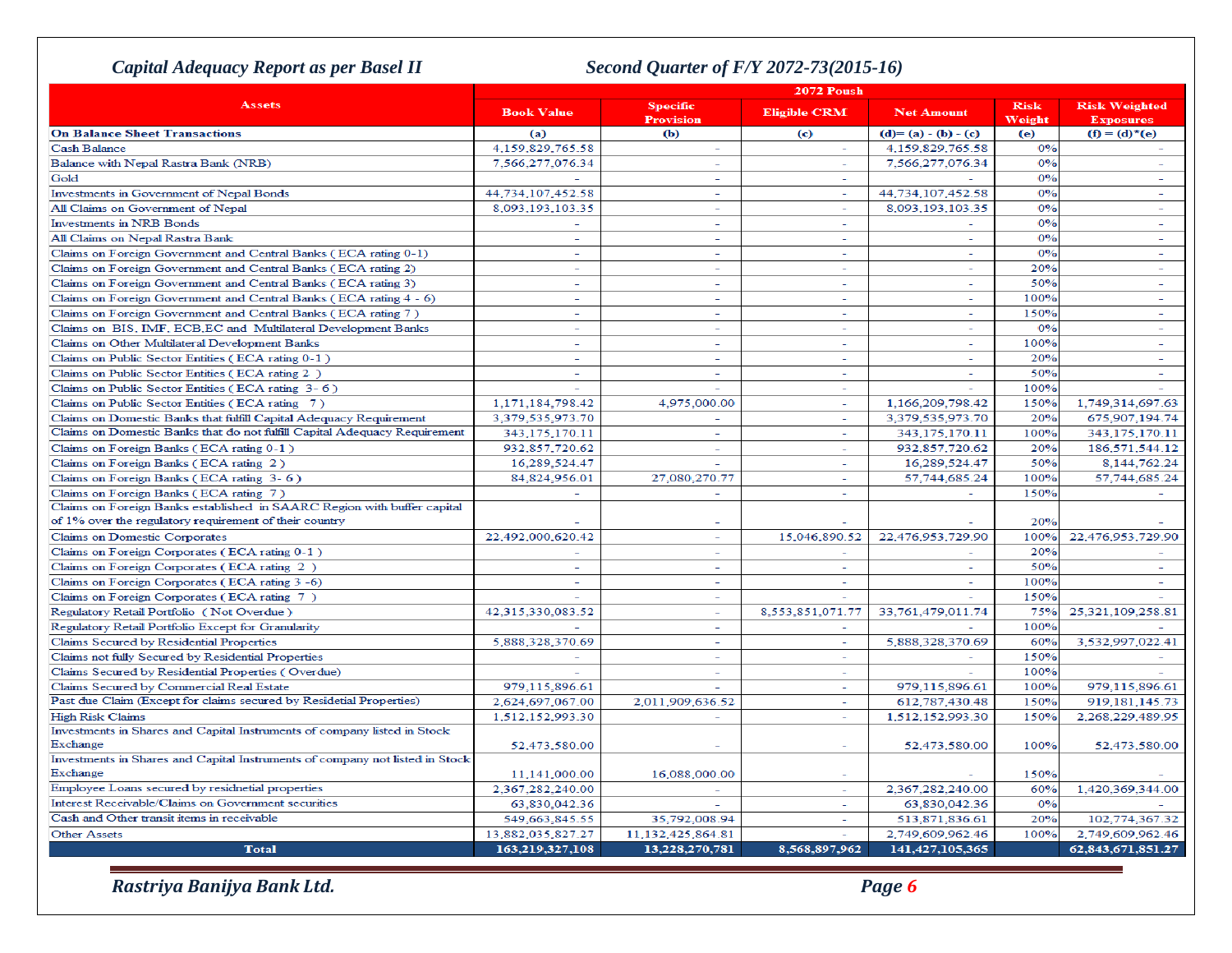| Capital Adequacy Report as per Basel II                              |                   | Second Quarter of F/Y 2072-73(2015-16) |                          |                          |                       |                                          |
|----------------------------------------------------------------------|-------------------|----------------------------------------|--------------------------|--------------------------|-----------------------|------------------------------------------|
|                                                                      | 2072 Poush        |                                        |                          |                          |                       |                                          |
| <b>Assets</b>                                                        | <b>Book Value</b> | <b>Specific</b><br><b>Provision</b>    | <b>Eligible CRM</b>      | <b>Net Amount</b>        | <b>Risk</b><br>Weight | <b>Risk Weighted</b><br><b>Exposures</b> |
| <b>Off Balance Sheet Transactions</b>                                | (a)               | (b)                                    | (c)                      | $(d)=(a)-(b)-(c)$        | (e)                   | $(f) = (d)^*(e)$                         |
| <b>Revocable Commitments</b>                                         |                   | $\overline{\phantom{a}}$               | $\sim$                   |                          | 0%                    |                                          |
| <b>Bills Under Collection</b>                                        | 425,178,258.02    | $\sim$                                 |                          | 425,178,258.02           | 0%                    |                                          |
| Forward Exchange Contract Liabilities                                |                   | $\overline{a}$                         |                          |                          | 10%                   |                                          |
| LC Commitments with Original Maturity Upto 6 months- Domestic        |                   |                                        |                          |                          |                       |                                          |
| counterparty                                                         | 903,470,701.21    | $\equiv$                               | 80,885,507.82            | 822,585,193.39           | 20%                   | 164,517,038.68                           |
| -Foreign Counterparty (ECA 0-1)                                      | $\equiv$          | $\overline{\phantom{a}}$               | $\overline{\phantom{a}}$ |                          | 20%                   |                                          |
| -Foreign Counterparty (ECA 2)                                        | $\sim$            | $\overline{\phantom{a}}$               | $\sim$                   |                          | 50%                   |                                          |
| -Foreign Counterparty (ECA 3 -6)                                     |                   | ÷.                                     | $\sim$                   |                          | 100%                  |                                          |
| -Foreign Counterparty (ECA 7)                                        | $\sim$            | $\mathcal{L}_{\mathcal{A}}$            | $\sim$                   | $\sim$                   | 150%                  | $\overline{\phantom{0}}$                 |
| LC Commitments with Original Maturity Over 6 months - Domestic       |                   |                                        |                          |                          |                       |                                          |
| counterparty                                                         | 53,593,915.82     | $\overline{\phantom{a}}$               | $\overline{\phantom{a}}$ | 53,593,915.82            | 50%                   | 26,796,957.91                            |
| -Foreign Counterparty (ECA 0-1)                                      |                   | $\overline{\phantom{a}}$               | $\overline{\phantom{a}}$ |                          | 20%                   |                                          |
| -Foreign Counterparty (ECA 2)                                        | $\sim$            | $\sim$                                 | $\sim$                   | $\overline{a}$           | 50%                   | $\overline{a}$                           |
| -Foreign Counterparty (ECA 3-6)                                      | ÷.                | $\sim$                                 | $\overline{\phantom{a}}$ | $\sim$                   | 100%                  | $\overline{\phantom{0}}$                 |
| -Foreign Counterparty (ECA 7)                                        | $\sim$            | ÷                                      | $\overline{\phantom{a}}$ | $\overline{\phantom{a}}$ | 150%                  | $\bar{a}$                                |
| Bid Bod, Performance Bond and Counter Guarantee                      |                   |                                        |                          |                          |                       |                                          |
| - Domestic Counterparty                                              | 1,704,967,120.50  | $\overline{\phantom{a}}$               | 96,664,415.27            | 1,608,302,705.23         | 50%                   | 804, 151, 352. 61                        |
| -Foreign Counterparty (ECA 0-1)                                      |                   | $\overline{a}$                         | ÷.                       |                          | 20%                   |                                          |
| -Foreign Counterparty (ECA 2)                                        | $\sim$            | $\sim$                                 | $\equiv$                 | $\sim$                   | 50%                   | $\overline{a}$                           |
| -Foreign Counterparty (ECA 3-6)                                      | $\sim$            | ÷                                      | $\overline{\phantom{a}}$ | $\overline{\phantom{a}}$ | 100%                  | $\overline{\phantom{a}}$                 |
| -Foreign Counterparty (ECA 7)                                        |                   | $\overline{\phantom{a}}$               |                          |                          | 150%                  | $\mathbf{r}$                             |
| <b>Underwritting Commitments</b>                                     |                   | $\equiv$                               | $\sim$                   |                          | 50%                   | ٠                                        |
| Lending of Banks Securities or Posting of Securities as Collateral   |                   | $\sim$                                 | $\overline{\phantom{a}}$ |                          | 100%                  |                                          |
| Repurchase agreements, assets sale with recourse                     |                   | $\equiv$                               | $\sim$                   |                          | 100%                  |                                          |
| Advance Payment Guarantee                                            | 292.591.995.39    | $\sim$                                 | $\sim$                   | 292,591,995.39           | 100%                  | 292.591.995.39                           |
| <b>Financial Guarantee</b>                                           |                   | $\overline{\phantom{a}}$               | $\overline{\phantom{a}}$ |                          | 100%                  |                                          |
| Acceptances and Endorsements                                         |                   | $\mathbf{r}$                           |                          |                          | 100%                  |                                          |
| Unpaid Portion of Partly paid shares and securities                  |                   | $\sim$                                 | $\sim$                   |                          | 100%                  |                                          |
| Irrevocable Credit Commitments (short term)                          | 76,210,783.17     | $\overline{\phantom{a}}$               |                          | 76,210,783.17            | 20%                   | 15,242,156.63                            |
| Irrevocable Credit Commitments (long term)                           |                   | $\overline{a}$                         | $\equiv$                 |                          | 50%                   |                                          |
| Claims on foreign bank incorporated in SAARC region operating with a |                   |                                        |                          |                          |                       |                                          |
| buffer of 1% above their respective regulatory capital requirement   |                   | $\overline{\phantom{a}}$               |                          |                          | 20%                   |                                          |
| Other Contingent Liabilities                                         | 637,104,070.77    | $\sim$                                 |                          | 637,104,070.77           | 100%                  | 637, 104, 070. 77                        |
| <b>Unpaid Guarantee Claims</b>                                       |                   | ÷.                                     |                          |                          | 200%                  |                                          |
| <b>Total</b>                                                         | 4,093,116,844.88  | ÷                                      | 177,549,923.10           | 3,915,566,921.78         |                       | 1,940,403,572.00                         |
|                                                                      |                   |                                        |                          |                          |                       |                                          |

*Rastriya Banijya Bank Ltd. Page 7*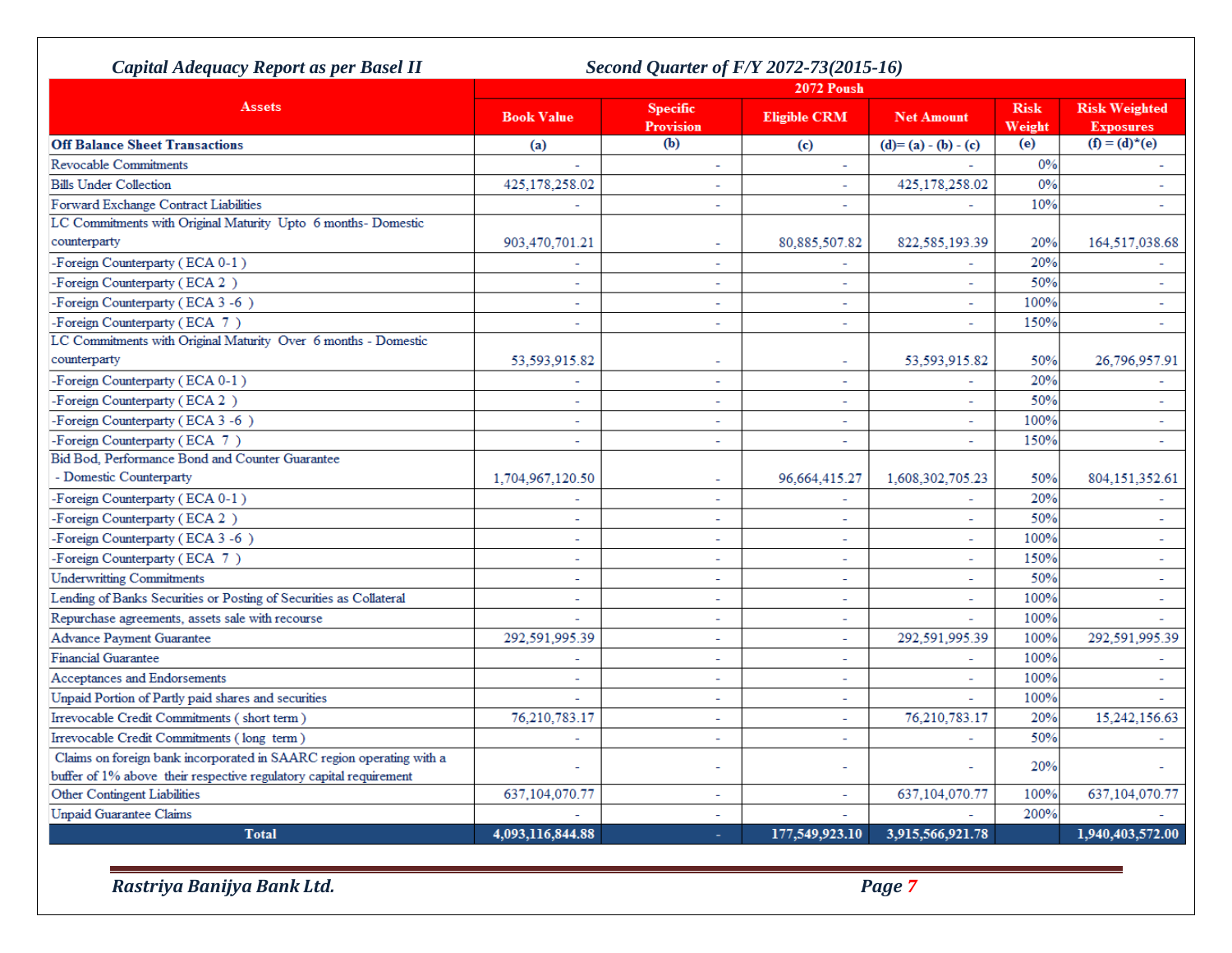*Capital Adequacy Report as per Basel II Second Quarter of F/Y 2072-73(2015-16)*

**7. Amount of NPA: Gross**: **NPR 2,624,697,067 Net**: **NPR 612,787,430 8. NPA ratios: Gross: 3.40% Net: 0.84%**

#### **9. Movement of NPA:**

| <b>Non-performing Loans</b> | <b>2072 Poush</b> | 2072 Ashwin   | <b>Changes</b> |
|-----------------------------|-------------------|---------------|----------------|
|                             | <b>Gross</b>      | <b>Gross</b>  |                |
|                             | 2,624,697,067     | 2,624,697,067 |                |
| Restructured Loan           | 205,820,467       | 205,820,467   |                |
| Substandard loan            | 323,508,728       | 323,508,728   |                |
| Doubtful Loan               | 380,125,951       | 380,125,951   |                |
| Loss Loan                   | 1,715,241,921     | 1,715,241,921 |                |

#### **10. Write off of Loans & Interest suspense:**

10.1. Bank has not written of any loan during this quarter.

10.2. Balance of Interest suspense account as on this quarter end is NPR. 10,179,738,135.79

| <b>Particulars</b>       | <b>2072 Poush</b> | 2072 Ashwin      | <b>Changes</b> |
|--------------------------|-------------------|------------------|----------------|
| <b>Interest Suspense</b> | 10,179,738,135.79 | 9,732,058,535.00 | 447,679,601    |

#### **11. Movement in Loan Loss Provisions:**

Loan Loss Provision as on end of this quarter is NPR. 3,851,800,816. It has been increased by NPR 423,741,423.05 in this quarter as compared to last quarter.

| <b>Particulars</b>               | <b>2072 Poush</b> | $2072$ Ashwin | <b>Changes</b> |
|----------------------------------|-------------------|---------------|----------------|
| <b>Total Loan Loss provision</b> | 3,851,800,816     | 3,428,059,393 | 423,741,423.05 |

# **12. Segregation of investment portfolio into Held for trading, Held to maturity and Available for sale category:**

All the investments are classified as held to maturity category except holding in banks, financial Institution and organized bodies which are categorized as available for sale.

#### **13. Internal Capital Adequacy Assessment Process (ICAAP) Policy:**

Bank has formulated ICAAP Policy, 2015 in compliance to Nepal Rastra Bank's Internal Capital Adequacy Assessment Process (ICAAP) Guidelines 2012 (updated 2013), in order to provide a framework for ensuring setting up of systematic Internal Capital Adequacy Assessment Process of the Bank. The Bank firmly believes that capital of the bank is a cushion that protects the depositors and other stakeholders in case of any adverse eventuality. The capital of the bank should be linked to the level of risk of loss that the bank faces. Thus, capital buffers should be placed for all the material risks rather than mere Credit, Market and Operational risk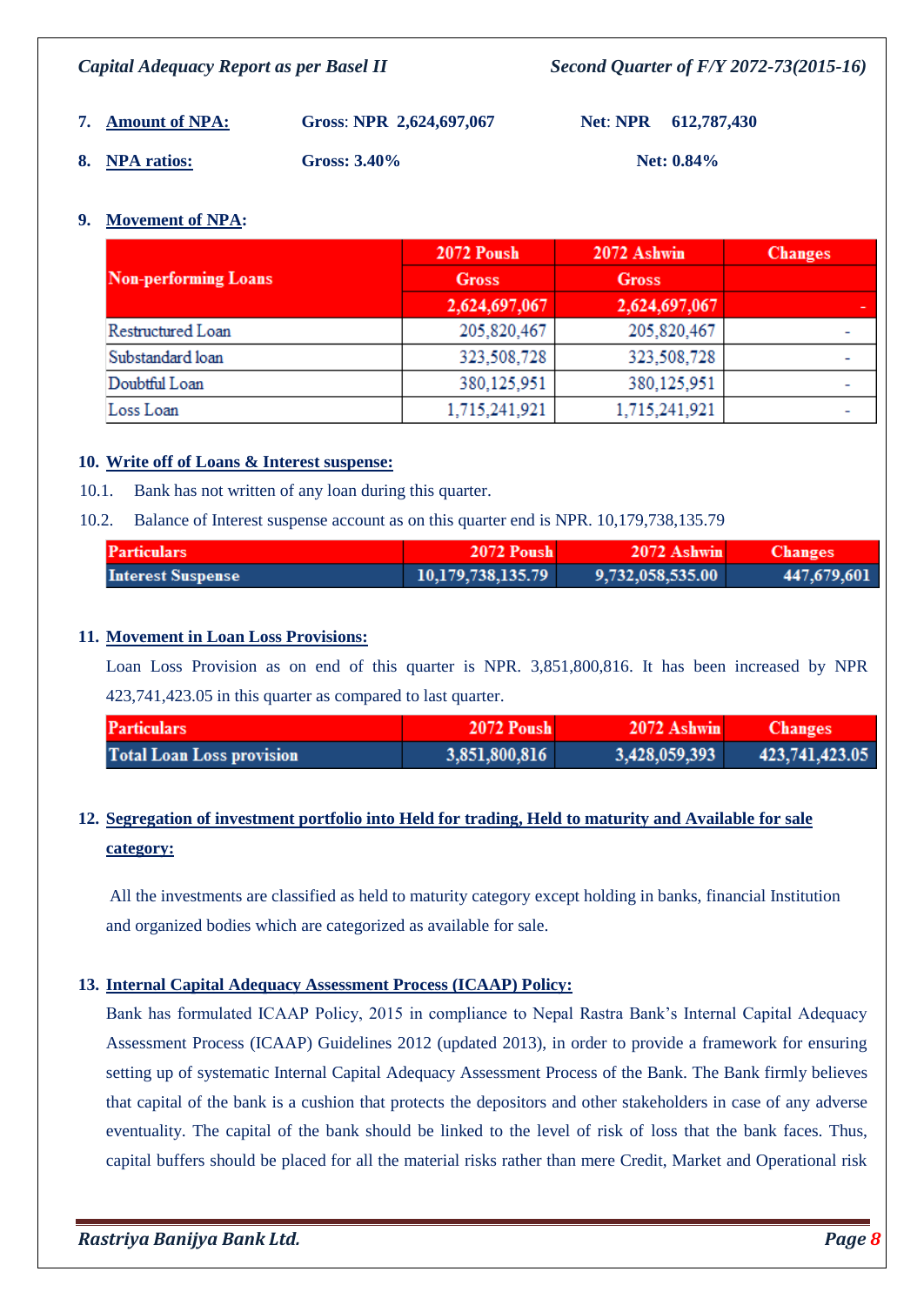as specified by the Pillar -1 of the Capital Adequacy Framework under the Basel II norms. RBBL hopes that the "ICAAP Policy 2015" will lay a foundation stone in measurement and monitoring of Economic Capital of the bank. Besides, the bank is committed to ensure that sufficient capital is always maintained to cover up for the risk of losses arising from all the material risks.

Major areas of coverage of ICAAP Policy of the Bank are Board and Senior Management Oversight, Sound Capital Assessment, Comprehensive assessment of risks, Stress Testing, Monitoring and Reporting and Internal Control and Review.

### **14. Risk Management System:**

The Bank is fully owned by the Government of Nepal. The Capitalization Plan of the bank has been successfully implemented increasing its capital base. The Board of Directors and the Management of the Bank are responsible for implementing and strengthening Risk Management Systems.

### **Credit Risk Management System:**

- Risk Management Committee, Central Credit Committee chaired by CEO, DGM level Credit Committee, Credit Committee at Department level, Regional Office Credit Committee, Branch Office Credit Committee and Credit Chief are responsible at different level to identify and implement tools to mitigate credit risk.
- Credit is approved, disbursed, monitored and reviewed following credit approval, disbursement, monitoring and review procedures described in the "Credit Manual 2060" and internal circular issued by the management from time to time.
- Risk Management Committee and Loan Recovery and Debt Restructuring Committee are responsible to identify large and problematic loans and to recovery write off of such loan.
- Credit concentration is monitored periodically and the bank bears a highly diverse credit portfolio with large number of borrowers.
- The responsibility for review of investment on half yearly basis has been vested to Internal Audit Department by the Treasury and Investment Manual of the Bank. The investment review report is submitted to Nepal Rastra Bank and Treasury Department by the Internal Audit Department on half yearly basis.

#### **Market Risk Management Systems:**

 The Bank uses the liquidity table and gap analysis for management of market risk. The Bank has its own Investment and Treasury Operations Manual as a guiding document for the management of market risk.